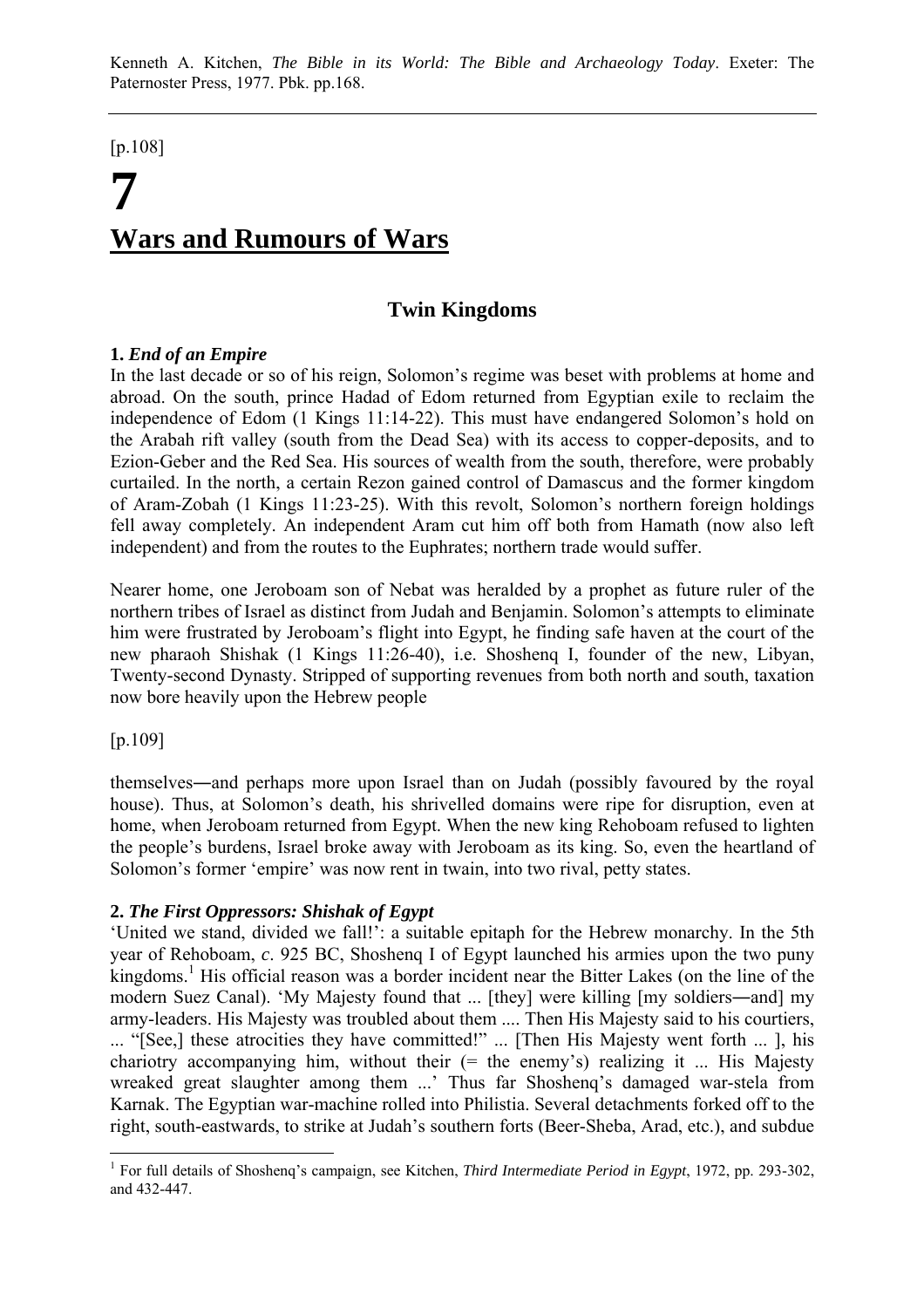the Negeb and desert fringes. Shoshenq and the main army continued north-east, up the valley of Ajalon to Gibeon, where he encamped. Cooped up in Jerusalem itself nearby, Rehoboam was invited to submit and pay a massive tribute, or be crushed. Stripping Temple and palace alike of Solomon's wealth in gold (1 Kings 14:25-26), he paid up promptly, confronted by Shoshenq's huge force―1,200 chariots, 60,000 main troops ('horsemen') and a horde of auxiliaries: Libyans, Sukkiim and Nubians (2 Chron. 12:2-9). The Sukkiim are mentioned only in the Chronicles account, and were the Tjuku or Tjukten scouts of Egyptian texts―an example of the original and independent value that can attach to items of information preserved only by Chronicles.

From Gibeon, Shoshenq struck northwards through the heart of Judah, up to Shechem, capital of his former protégé Jeroboam. But this wily character had already fled east across the Jordan and holed up in Penuel. Nothing daunted, Shoshenq dispatched a flying column to Penuel, to bring Jeroboam to heel, while he himself progressed grandly on through Israel north-westwards to Megiddo. There Shoshenq set up his field H.Q., sending raiding-parties into Galilee, and awaiting the return of his Penuel contingent. Meantime, the royal craftsmen set up a huge victory-stela in the king's

[p.110]

 $\overline{a}$ 

name at Megiddo itself—a 'jumbo' visiting-card!<sup>2</sup> Then the pharaoh returned south to Gaza (to be rejoined by the Negeb contingents), and thence in triumph to his Delta capital at Tanis (Zoan), laden with booty and doubtless leaving behind him two very chastened Hebrew kings.

## **3.** *The Dynasty of Ahab and Jezebel*

For the next two hundred years, *c.* 925-722 BC, the twin kingdoms were caught up in a long series of petty rivalries with each other and with such local neighbours as the Aramean rulers of Damascus, the Transjordanian kingdoms of Ammon, Moab and Edom, or with the Philistines, while the Assyrian colossus slowly and inexorably loomed up on the horizon by 850 BC. It is a long tale often told, and therefore a bird's eye view of a few interesting details must suffice here.

In Judah, the dynasty of David continued on the Jerusalemite throne in regular succession. But in Israel, a series of unstable regimes followed one another swiftly in coup after coup. Jeroboam's son was ousted by Baasha. Baasha's son fell to Zimri. Zimri lasted a week, until the army strong man, Omri, besieged him successfully in Tirzah, and then had to overcome a rival, Tibni. Omri bought the hill of Shemer, and built there a royal citadel―Samaria. This new capital was completed and adorned by his son Ahab. Excavations at Samaria long ago revealed something of the former splendour of the royal citadel, well laid out, and the main buildings executed in fine masonry. One particular detail that has often caught attention is the reference to the 'ivory house' of Ahab (1 Kings 22:39). This appears to have been a pleasurepavilion, in which the walls and furnishings had been adorned with coloured ivory-work, set with inlays, giving a brilliant decorative effect.<sup>3</sup> Numerous fragments of the ivories were found during the excavations. They are similar in many respects to the Phoenician and other ivories so avidly collected (as loot and tribute) by Assyrian kings and hoarded in their great palaces in Calah and Nineveh (cf. Amos 3:12b). This was then the mode, 'the way of the

<sup>2</sup> The surviving fragment (with Shoshenq's names) is illustrated (e.g.) in Y. Yadin, *Hazor, Rediscovery of a Great Citadel...*, 1975, p. 216. 3

Published by J. W. & G. M. Crowfoot, *Samaria-Sebaste II, Early Ivories from Samaria*, 1938.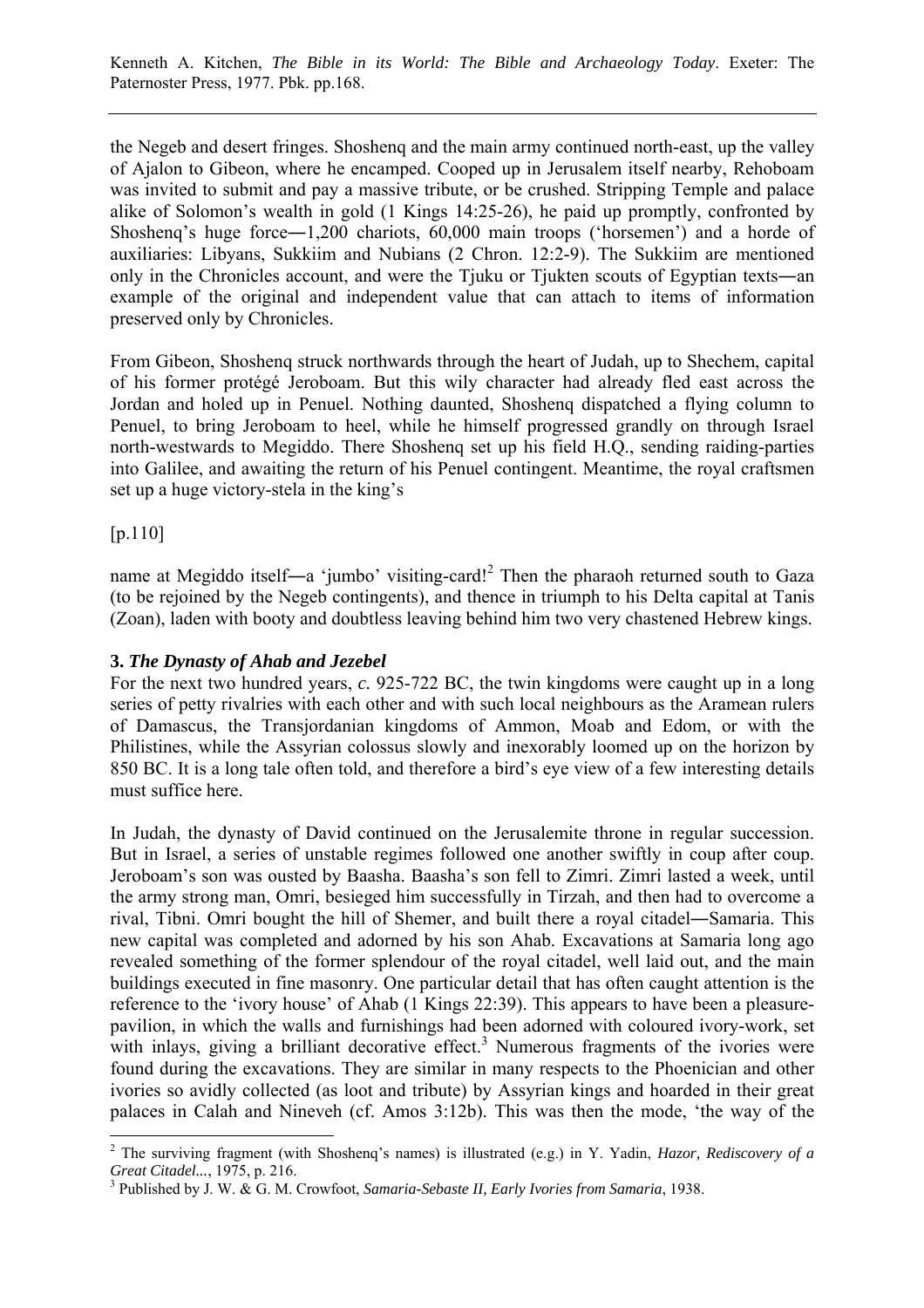world', to which Ahab eagerly conformed. Such fashions were doubtless encouraged by such notable characters as Jezebel, Ahab's Tyrian queen, patroness of the cult of Tyrian Baal.

However, Ahab had more serious building to do. Excavations at Hazor and Megiddo have vividly illustrated the drastic refortification of these centres with the solid walls now deemed necessary as defence against shifty neighbours (such as Damascus) or growing major threats (Assyria). Water-supplies were assured by execution of massive tunnelling-works down to springs, within the city-

[p.111]

perimeters—again, as at both Hazor and Megiddo.<sup>4</sup> At Megiddo in particular, Ahab's works were very extensive, including the large series of stables formerly assigned to Solomon's time.<sup>5</sup> Israel and Judah had learned to live with one another, the former subduing—Moab (cf. 2 Kings 1:1; 3:4 f.) and the latter, Edom (1 Kings 22:47). But the approach of Assyria inspired wider alliances. Osorkon II of Egypt had renewed his dynasty's alliance with Byblos, and he and the dynasty of Ahab also found it mutually convenient to become allies. The excavations at Samaria produced fragments of a royal alabaster presentation-vase marked with the titles of Osorkon II of Egypt and the note '81 *hin*' as mark of capacity for the precious oil or unguent that it had once contained. The approach of Shalmaneser III of Assyria stimulated a coalition of practically all the Levantine states, encouraged also by Egypt's sending 1000 men,<sup>6</sup> to oppose him at the Battle of Qarqar in 853 BC At some cost, the coalition halted Assyria's advance for the time being, despite her claims of 'victory'.<sup>7</sup> The statistics are of interest: Hadadezer of Damascus fielded 1,200 chariots, 1,200 horsemen, 20,000 infantry; Ahab of Israel, 2,000 chariots and 10,000 infantry, etc. In fact, the allies mustered at least, 3,940 chariots, 2,900 horsemen and cameleers, and over 62,000 infantry. But hardly was the immediate threat repulsed, than the coalition broke up; Ahab died in conflict with the Arameans of Damascus.

## **4.** *From Jehu to the Fall of Israel*

The short reigns of Ahab's sons saw the successful breakaway of Moab from vassalage under its king Mesha,<sup>8</sup> and finally a coup d'état by Jehu, founder of yet another new dynasty, in 841 BC. That very year, Jehu had promptly to pay tribute to Shalmaneser III of Assyria who was again pressing hard on the petty kings of the Levant. But it was the new king of Aram-Damascus, Hazael, who now wrought the greater havoc upon a weakened Israel (2 Kings 10:32-33; 13:22). Besides his appearances in the inscriptions of Shalmaneser III,<sup>9</sup> and as 'Mari' in those of Adad-nirari III,<sup>10</sup> two ivory fragments looted from Damascus bear the label-text ...*l-mrn Hz'l*, '... belonging to our lord Hazael',<sup>11</sup> using the same Aramaic title,

 $\overline{a}$ <sup>4</sup> See generally Yadin, *Hazor, Rediscovery* ..., 1975, e.g. chapters 10, 11, 14.  $\frac{5}{2}$  Provided with mangers in such a way that these huildings cannot well.

<sup>&</sup>lt;sup>5</sup> Provided with mangers in such a way that these buildings cannot well be just stores, as are the pillared buildings at Arad for example.

<sup>&</sup>lt;sup>6</sup> Cf. H. Tadmor, *Israel Exploration Journal* 11 (1961), pp. 145-7.

<sup>&</sup>lt;sup>7</sup> Cf. Oppenheim in Pritchard, *Anc. Near Eastern Texts*, pp. 278/9 (where one should now read 'Egypt' for 'Musri').

<sup>8</sup> Famous for his stela, the 'Moabite Stone' (cf. translation, Albright in Pritchard, *op. cit*., pp. 320-1), which supplements 2 Kings 3.

<sup>&</sup>lt;sup>9</sup> Oppenheim in Pritchard, *op. cit.*, pp. 280-1.

<sup>&</sup>lt;sup>10</sup> *Idem.*, pp. 281-2.<br><sup>11</sup> Cf. Kitchen in J. D. Douglas *et al.* (eds.), *New Bible Dictionary*, 1962, pp. 506-7 with references, plus D. J. Wiseman, *Reallexikon der Assyriologie*, IV, 2/3, 1973, p. 238 f.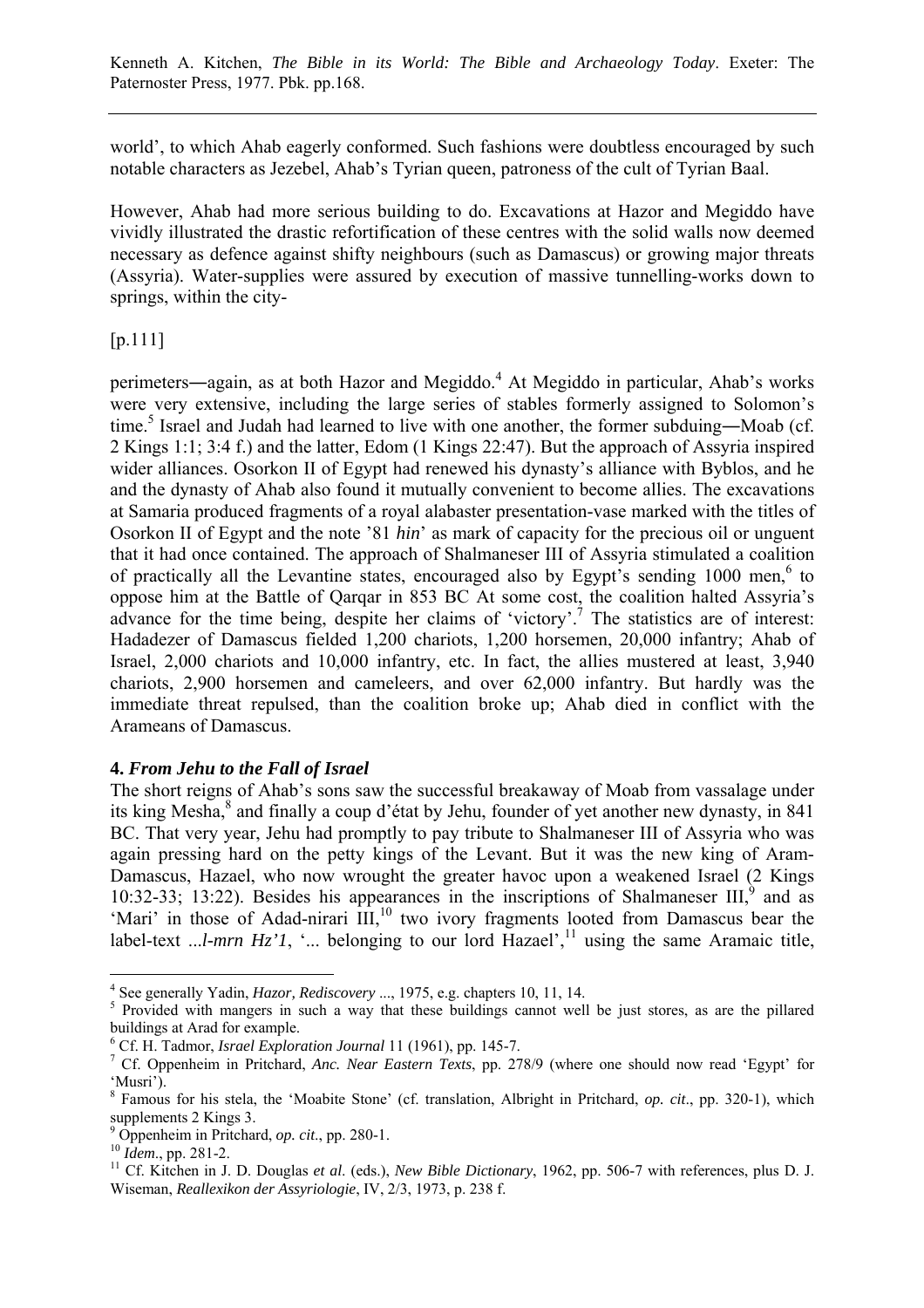*mari*, 'lord' by which he had become known to Adad-nirari's scribes. In 796 BC, Adad-nirari III extracted massive tribute from Hazael, including 2,000 talents―nearly 60 tons!―of silver. He likewise mulcted the kings of Tyre and Sidon, and 'Ia'asu (king) of Samaria', i.e. the newly-enthroned Joash of Israel, grandson of Jehu.<sup>12</sup> The Assyrian pressure weakened Aram so much that Hazael's successor Benhadad III was no match for his rivals Joash of Israel (2 Kings 13:24-25) and Zakur of Hamath.

[p.112]

 $\overline{a}$ 

For a brief span, *c*. 780-740 BC, both Israel (under Jeroboam II) and Judah (under Uzziah or Azariah) enjoyed a fragile outward prosperity. But not without social tensions and exploitation, as prophets like Amos make clear―condemning those that 'lie upon beds of ivory, but are not grieved for the affliction of Joseph' (i.e. the Israelite people), in the words of Amos 6:4-6. From Samaria at this general time we have the 'Samaria ostraca', a series of dockets apparently recording deliveries to the palace of oil and wine, possibly as revenue levied from crown estates.13 Uzziah of Judah greatly restored his kingdom's power southwards (at Edom's expense), building a series of forts and re-establishing control of Elath (old Ezion-Geber) on the Red Sea Gulf of Aqaba (2 Kings 14:22; 2 Chron. 26:10). A series of forts of this period has been identified in the Negeb region,  $^{14}$  and a sealstone optimistically attributed to the king's son and eventual virtual coregent, Jotham, was found at Tell el-Kheleifeh (Ezion-Geber), $15$  perhaps confirming the presence of their rule in these southern reaches.

The ostraca and innumerable seals inscribed in ancient Hebrew script―intelligible only to those who could read―illustrate the wide use of alphabetic writing and of at least rudimentary literacy in Israel and Judah during the period of the kingdoms.<sup>16</sup> The production in this overall region of long inscriptions not only in Hebrew but in other West-Semitic dialects such as Moabite and Aramaic is shown by king Mesha's stela, as well as by the Aramaic inscriptions on plaster from Tell Deir Alla in the Jordan valley, mentioning the prophet or seer Balaam (cf. chapter 5). Kings and officials of the kingdom of Ammon are also becoming increasingly known from both seals and longer inscriptions.<sup>17</sup> Returning to Amos, his prophecies of judgement spanned the whole Levant, right across via Damascus (Amos 1:3-5) to the Euphrates, to 'him that holds the sceptre from Beth-Eden' (1:5). Coming in the mid-eighth century BC, this was a direct reference to Shamshi-ilu, the proudly-independent governor of Bit-Adini on the middle Euphrates, who for thirty years (*c*. 780-745 BC) was the virtually absolute ruler of his domain, not even troubling to mention his official masters, the Assyrian kings, in his inscriptions. His fall did come, from *c*. 745 BC, with the advent of a powerful new king, Tiglath-pileser III.18

<sup>12</sup> Text edited by S. Page, *Iraq* 30 (1968), p. 143; cf. further, Kitchen, *Old Testament to its Context*, 1973, p. 29 and nn. 21, 22.<br><sup>13</sup> Cf. Y. Aharoni, *Land of the Bible*, 1967, pp. 315-327.

<sup>&</sup>lt;sup>14</sup> Aharoni, *op. cit.*, pp. 313-4, and in *Israel Exploration Journal* 17 (1967), pp. 1-17.<br><sup>15</sup> Cf. latterly, N. Avigad, *Bulletin, American Schools of Oriental Research*, No. 163 (1961), pp. 18-22.<br><sup>16</sup> Cf. A. R. Mill *Research*, No. 193 (1969), pp. 2-19, and by H. O. Thompson & F. Zayadine, and F. M. Cross, *Bulletin, American School of Oriental Research*, No. 212 (1973), pp. 5-15; G. Garbini, *Journal of Semitic Studies* 19 (1974), pp. 159-168.

<sup>18</sup> A. Malamat, *Bulletin of the American Schools of Oriental Research*, No. 129 (1953), pp. 25-26.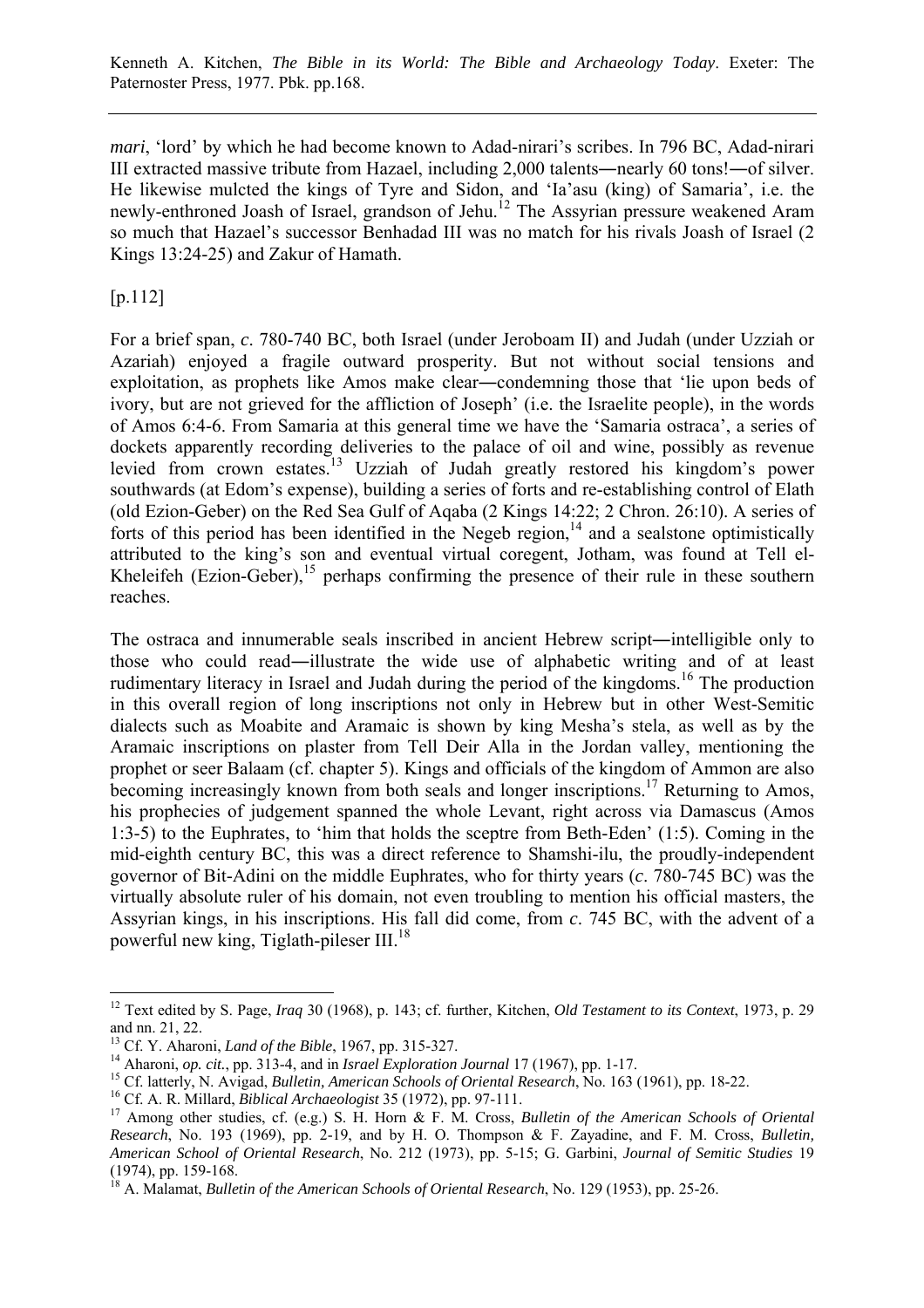But Shamshi-ilu was not alone in feeling the impact of renewed Assyrian might. During 743- 732 BC, this descended like the proverbial wolf on the fold, subduing Uzziah of Judah and Menahem of Israel, and ending the kingdom of Damascus. Tiglath-pileser III devastated northern Israel, including Hazor (2 Kings 15:29) where have been found eloquent traces of the ferocity of

[p.113]

that destruction in a layer of ashes a metre thick over the ruined buildings.<sup>19</sup> The Assyrian great king replaced Pekah on Israel's throne with a new king, Hoshea. When Tiglath-pileser died in 727 BC, Hoshea foolishly opted to rebel against Assyria. In 726/5 BC, he refused tribute to Shalmaneser V, and instead sent for aid from 'So, king of Egypt' (2 Kings 17:4). Not a whisper of help materialised from that quarter, and thus Shalmaneser V began the siege of Samaria without external interference (*c*. 725-722 BC). At its fall, the city's population was deported to Assyria by the new King, Sargon II. But who was the mysterious and unhelpful king So? By about 725 BC. Egypt had two lines of senior pharaohs reigning in the Delta—at that time, Osorkon IV in Tanis (Zoan) and Iuput II in Leontopolis further south. Neither king actually ruled effectively over anything more than his own local province. 'So' is most likely to have been an abbreviation for Osorkon IV of Tanis (Zoan), the recognised objective of Hebrew envoys to Egypt in the eighth and seventh centuries BC (cf. Isaiah 19:11, 13; 30:2,  $4)$ <sup>20</sup>

The deportation of the Israelites to Assyria (2 Kings 18:9-12) spelt their kingdom's final eclipse, and was duly celebrated in the inscriptions of Sargon 11: '27,290 of its inhabitants, I carried away as booty'.<sup>21</sup> In Assyria itself, one slight trace of some of the captive Hebrews appears to have been found. An ostracon from Calah (now Nimrud) of about 720/700 BC contains a list of names, often of a good 'biblical' stamp―'Elinur son of Menahem; Nedabel son of Hanun; Elinur son of Michael', and so on.<sup>22</sup> But in the course of time, the exiled Hebrews were progressively assimilated into the Assyrian-Aramean amalgam of peoples inhabiting northern Mesopotamia.

# **Judah Alone**

## **1.** *Hezekiah, Assyria and Egypt*

 $\overline{a}$ 

Escaping the rapacity of Sargon II, Hezekiah of Judah provoked his successor Sennacherib who campaigned in Syria-Palestine in 701 BC and unsuccessfully besieged Jerusalem (2 Kings 18:13 ff.; 19:1-36; Isaiah 36, 37). These episodes also feature in the inscriptions of Sennacherib himself, who greatly emphasises his capture of Lachish (shown in reliefs now in the British Museum), as he could not claim the outright capture of Jerusalem.<sup>23</sup> One factor that has often puzzled historical enquirers is the role of 'Tirhakah king of Kush' (2 Kings 19:9; Isaiah 37:9)―especially as Tirhakah was not king of Egypt and Kush (Nubia) until 690 BC and onwards. Ultimately the solution to this problem is a simple one. In 701 BC,

<sup>&</sup>lt;sup>19</sup> Cf. Yadin, *Hazor, Rediscovery of a Great Citadel...*, 1975, pp. 147-8, 175-183.<br><sup>20</sup> See Kitchen, *Third Intermediate Period in Egypt*, 1972, pp. 182, 372-5, for So.<br><sup>21</sup> Oppenheim, in Pritchard, *Anc. Near Eastern* 

<sup>&</sup>lt;sup>23</sup> Oppenheim, in Pritchard, *Anc. Near Eastern Texts*, pp. 287-8.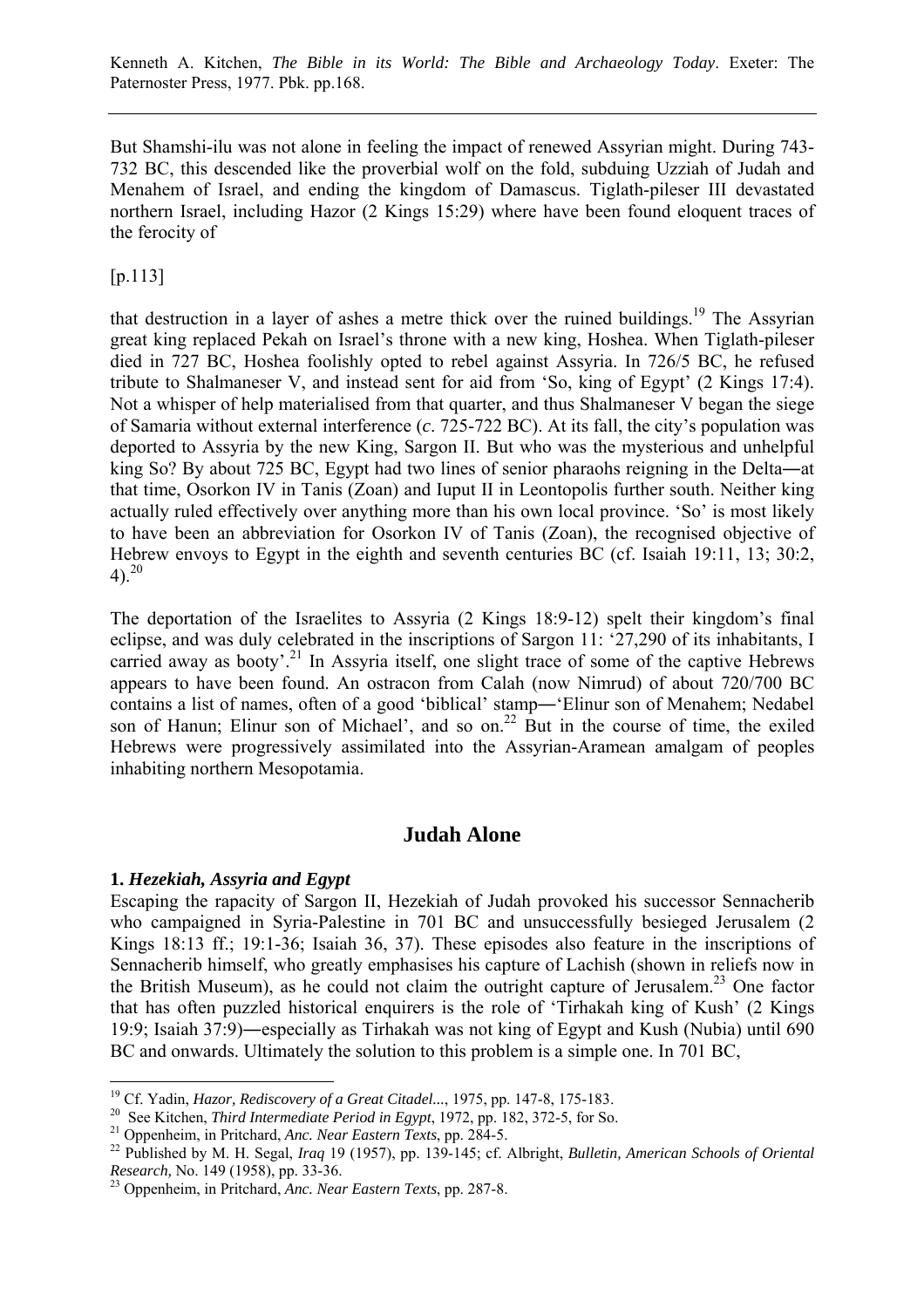## [p.114]

Tirhakah was but a prince at the side of his militant brother, the new pharaoh Shebitku, who dispatched Tirhakah with an army to assist Hezekiah in fending-off the Assyrian advance. But the narrative in Kings and Isaiah does not end in 701 BC―it carries right through to the death of Sennacherib in 681 BC (2 Kings 19:37; Isaiah 37:38), which is nine years after Tirhakah had become king of Egypt and Kush. In other words, the biblical narrative (from the standpoint of 681 BC) mentions Tirhakah by the title he bore at that time (not as he was in 701)―as is universal practice then and now. Unaware of the importance of these facts, and badly misled by a wrong interpretation of some of Tirhakah's inscriptions, Old Testament scholars have often tumbled over each other in their eagerness to diagnose hopeless historical errors in Kings and Isaiah, with multiple campaigns of Sennacherib and what not―all needlessly.24

## **2.** *The Final Century*

Assyria dominated the political scene down to the decade 630/620 BC, after which her foes steadily rose to engulf her. Only under Hezekiah's third successor, Josiah, did Judah see hope of escaping the Assyrian yoke. He was able briefly to reclaim a large measure of independence and to extend the area under his control. His religious reforms (2 Kings 22-23; 2 Chron. 34-35) removed the last vestige of subservience to Assyria, itself now hard-pressed to survive the attacks of Babylon under Nabopolassar and his allies the Medes. In 612 BC, Nineveh fell, and so the last Assyrian king made his base at Harran, well west of Assyria proper. In 609, Josiah lost his life trying to hinder the attempt by Necho II of Egypt to aid the Assyrians (cf. 2 Kings 23:28-29; 2 Chron. 35:20-24). But he did not die in vain; in 609/8 BC, the Assyrian state ceased to exist, and passed into history. Alongside the Old Testament, our principal source of information on these stirring times is the Babylonian chronicles, a compressed but relatively objective chronological summary of the principal events.<sup>25</sup>

Josiah's successors, however, may well have come to feel that the end of Assyria meant a case of 'out of the frying-pan into the fire'. In 609 BC, Necho II had appointed Jehoiakim as vassal-king in Judah. The new king wasted his threatened country's assets in short-sightedly building a lavish new palace with forced labour (cf. Jeremiah 22:13-19), probably the citadel excavated at Ramat Rahel, just south of Jerusalem.<sup>26</sup> In 605 BC, Nabopolassar's son the crown prince of Babylon, Nebuchdrezzar, heavily defeated Necho II of Egypt at the Battle of Carchemish, and so claimed control of all Syria and Palestine, including Judah whence he took

 $[p.115]$ 

 $\overline{a}$ 

hostages. That same year, Nebuchadrezzar II became king of Babylon. Three years Jehoiakim remained his vassal, then rebelled (2 Kings 24:1). The Babylonian chronicle gives us the background to this sudden change. In 601 BC, the Egyptian and Babylonian armies had

<sup>24</sup> See the full treatment in Kitchen, *Third Intermediate Period in Egypt*, 1972, pp. 154-172, and 383-386 (disposing of Macadam's imaginary co-regency between Tirhakah and his predecessor), refuting the false claims of Bright, History of Israel, 2nd ed., 1972, p. 298 and n. 9.

<sup>&</sup>lt;sup>25</sup> Of this period, ed. D. J. Wiseman, *Chronicles of Chaldaean Kings*, 1956; this period and others, now in A. K. Grayson, *Assyrian and Babylonian Chronicles*, 1975, (Texts from Cuneiform Sources, V).

<sup>&</sup>lt;sup>26</sup> On which, see Aharoni, in D. W. Thomas (ed.), *Archaeology and Old Testament Study*, 1967, pp. 178-183.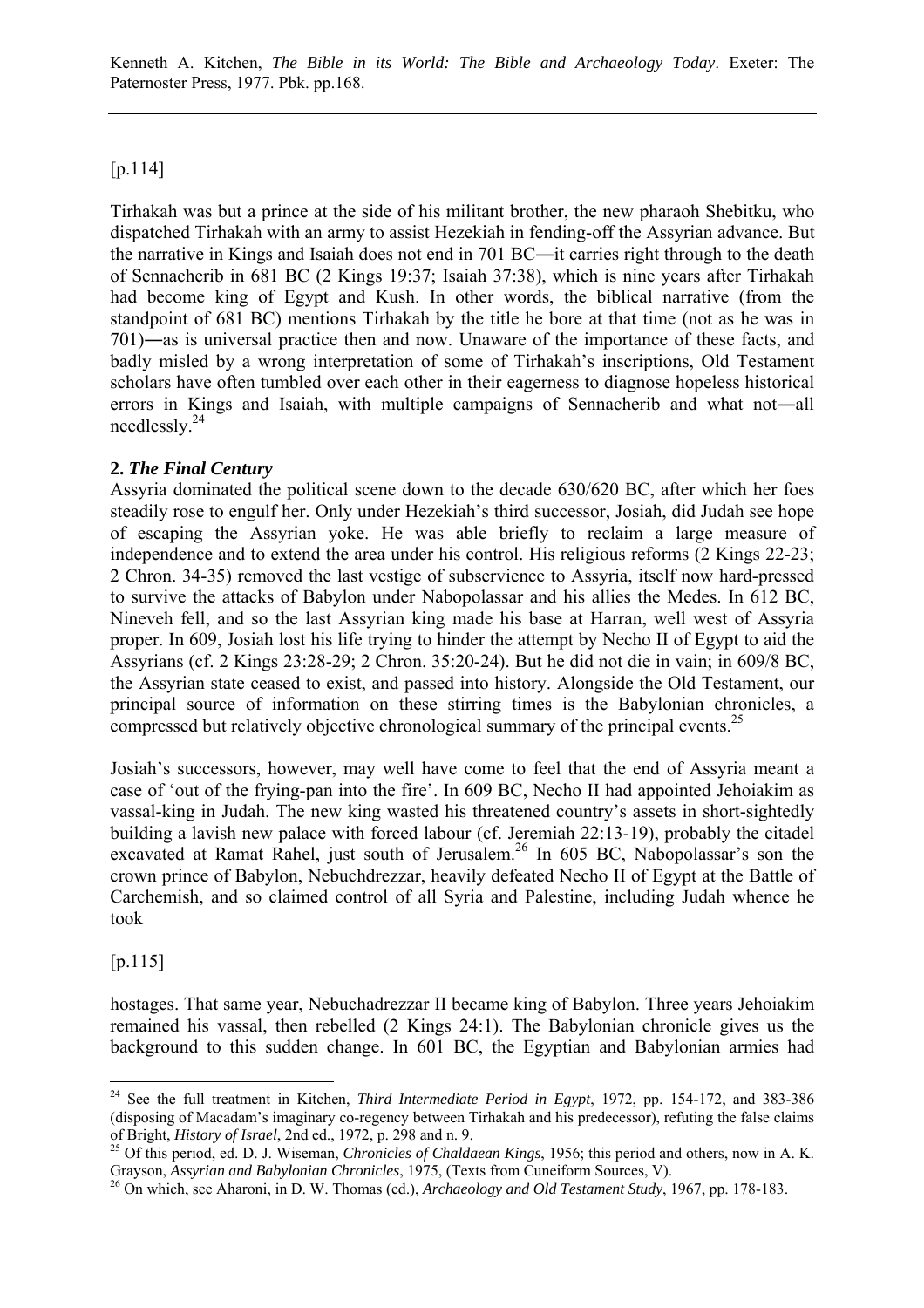clashed with mutually heavy losses, after which the Babylonian army at least needed a considerable refit. But Jehoiakim's fancied independence was not destined to last. Duly refitted, Nebuchadrezzar in 598/7 BC marched west, while Jehoiakim died, leaving the throne―and the crisis―to his son Jehoiachin. In March 597 BC Jerusalem and its new young king capitulated to the Babylonian emperor (2 Kings 24:8-17) who, as the chronicle states, having 'captured the king, he appointed there a king of his own choice, received it (Jerusalem's) heavy tribute, and sent them (dethroned king and tribute) to Babylon', along with many Judean notables. The new king was Jehoiachin's uncle, Zedekiah.

The end came swiftly. Zedekiah could not restrain the unruly faction in Judean politics, and got embroiled in anti-Babylonian intrigue, despite the prophet Jeremiah's warnings. In 589, Judah thus openly revolted, encouraged by the incautious new Egyptian king, Hophra (Apries of the Greek historians). Promptly, the Babylonians invaded Judah, taking cities such as Azekah and Lachish, and doggedly besieging Jerusalem until its final fall in 587/6 BC This time, the fall was final―the Babylonians destroyed everything, leaving Jerusalem a desolation. Archaeological finds illustrate those dark, dramatic days. From the ruins of Lachish, a series of letters in Hebrew on ostraca (sherds) vividly reflect the oncoming Babylonian menace and the tensions in Judah.<sup>27</sup> Mention of people going down to Egypt in Ostracon III reminds one of the luckless prophet Uriah (Jeremiah 26:20 ff.). In Ostracon VI, the princes are accused of 'weakening our hands' (i.e. disheartening the writers), the very phraseology that the Judean princes used against Jeremiah (Jer. 38:4). The use of fire-beacons for signalling is found in both Ostracon IV and Jeremiah (6:1), both employing the same term. At Jerusalem, the Kenyon excavations revealed tumbled masses of destroyed and fallen walls and terracing, the bleak harvest of the Babylonian destruction. More recent work has found in the ruins arrowheads said to have been fired by the Babylonian attackers.

# **Thus Spoke The Prophets**

One of the most remarkable features of Hebrew history, particularly for the five centuries or more from Samuel through to the Babylonian and Persian supremacies, was the role of those men

[p.116]

 $\overline{a}$ 

and women commonly called 'prophets' (Hebrew *nabi*). Their most remarkable representatives were individuals who spoke out in the name of the God of Israel and Judah to recall their people to the basic norms and values of life as God's people under his covenant. Samuel proclaimed that 'to obey (God) is better than (formal) sacrifices' (1 Sa. 15:22), a theme pursued long afterwards by Hosea: 'I desire mercy and not (mere) sacrifice, the knowledge of God more than burnt offerings' (Hosea 6:6). So also, Micah:'What does the LORD require of you? But to do justly, to love mercy, and to walk humbly with your God' (Micah 6:8). Compassion for the oppressed, wrath against the exploiter, rooted in the character of their God and his covenant which, ever since Sinai, had bound Israel to the vision of a model community under their divine Sovereign―an obligation not relaxed in any way by the interposition of earthly kings as temporal leaders under that greater Sovereign.

<sup>&</sup>lt;sup>27</sup> Some translations, cf. Albright in Pritchard, *Anc. N. E. Texts*, pp. 321-2, and D. W. Thomas in Thomas (ed.), *Documents from Old Testament Times*, 1958, pp. 212-217; both with further references.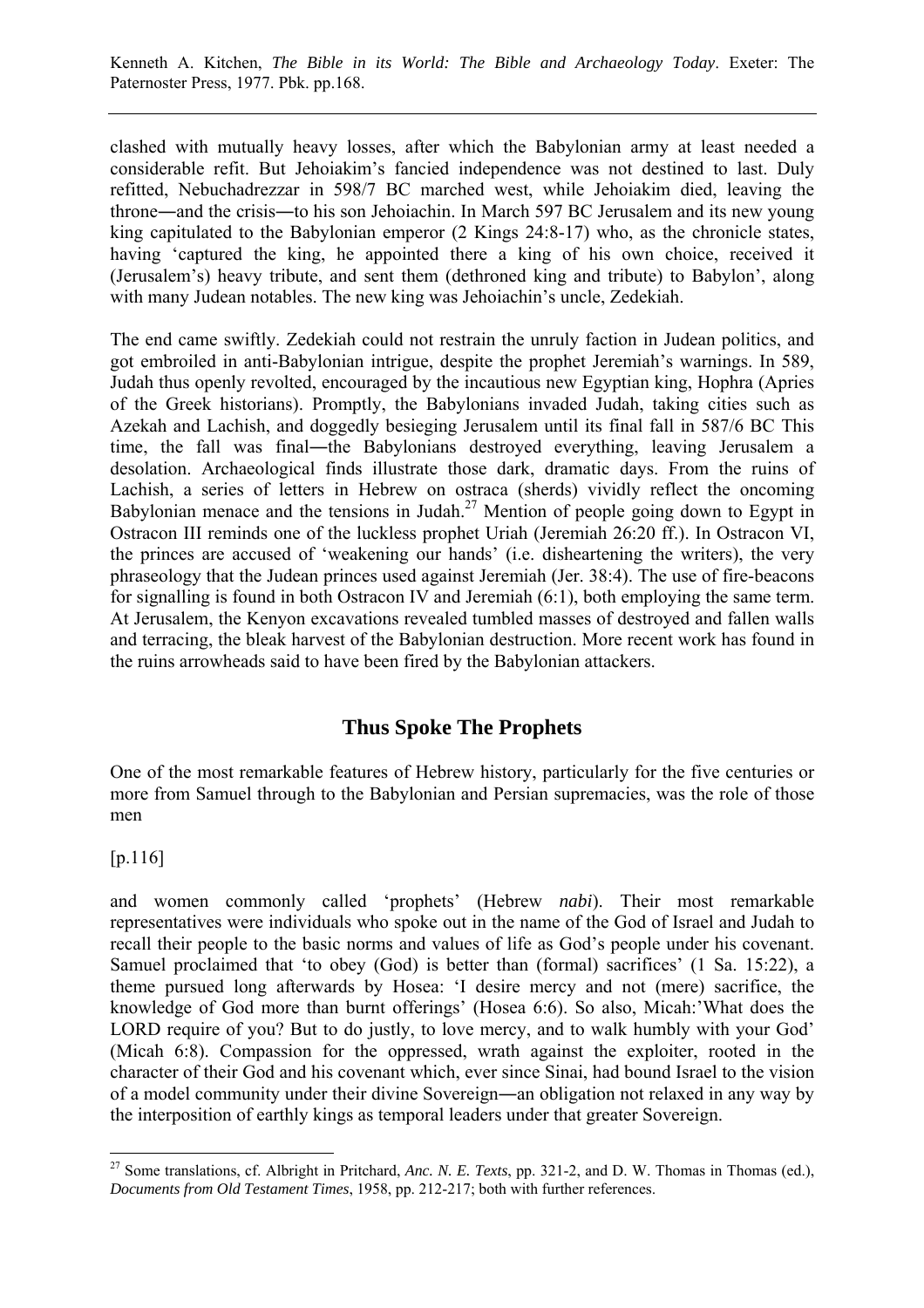The covenant (cf. chapter 5, above) was attended by promise of blessings for obedience and sanctions of curses (punishments) for disobedience. In this factor is rooted the judgements and blessings pronounced upon Israel and Judah by the prophets. In recalling the people to their supreme sovereign, the prophets in effect invoked sanctions on the people's unfaithfulness as the covenant laid down―and also the vision and promise of blessing on the contrite and returning prodigal. The old nineteenth-century theory claimed that the prophets were originally mere peddlers of unrelieved doom, to which meddling 'editors' added promises of blessing to soften the effect: this distortion takes no account of the basis from which the prophets took their cue, sometimes explicitly using the theme of the LORD's 'dispute' or 'controversy' with his people over their faithlessness (cf. Hosea 4:1-2; 12:2; Isaiah 34:8; Micah 6:1-3). Thus, the prophets spoke out on the basis of a covenant given in the past, in relating to it the condition and behaviour of their people in the present, appealing to a concern for the consequences dependent on a response marked by either obedience or disobedience in the future. All three time-zones belong to the prophets, not just any one of them.

#### **1.** *Ancient Near Eastern Background*

The origins of the biblical prophetic movement have been sought in many directions―but nowhere in the ancient biblical world do we find the equal of a Nathan or an Isaiah or a Jeremiah who, as single individuals (no legions at their command), stood up and boldly reproved kings and princes. All peoples have sought twoway communication between themselves and deity. Speaking to

[p.117]

 $\overline{a}$ 

deity was, and is, expressed in prayer. To obtain responses from deity, the pagan nations of antiquity developed a series of techniques―principally divination, soothsaying or oracles, and magic (cf. Deut. 18:9-14). In Mesopotamia, for example, whole manuals and text-series are devoted to various classes of omens and their interpretation. In stark contrast, ancient Israel had her 'spokesmen' (probable meaning of *nabi*, the word so often translated 'prophet') who, under an inner conviction and inspiration, spoke out messages from Deity: for the true prophet, neither more nor less than God willed (Deut. 18:15 ff.). It is instructive to note the mutually-exclusive nature of the two forms of activity. Divination, oracles, etc., were the usual rule in Mesopotamia and the Near East, with very little 'prophecy' from spokesmen.<sup>28</sup> But spokesmen (prophets) held the central role in Israel, with divination, etc., dismissed to the sidelines as mere aberrations, false to normative Hebrew faith; magic had no role to play in Old Testament prophecy.

Thus, the amount and relevance of ancient Near-Eastern data on 'prophecy' is necessarily limited. But texts excavated at Ebla, Mari, in Egypt, Mesopotamia and Anatolia do provide some background, illuminating within its modest limits. From Ebla come mentions of two classes of 'prophets', the *mahhu*29 and the *nabi'utum* related linguistically to Hebrew *nabi*, 'prophet, spokesman' (cf. chapter 3 above). Knowledge of the actual functions of the *nabi'utum* must await publication of the Ebla texts.

<sup>28</sup> A point also observed by Hallo in W. W. Hallo & W. K. Simpson, *The Ancient Near East, A History*, 1971, p. 158 (cf. pp. 158 ff., for Mesopotamian divination).

<sup>&</sup>lt;sup>29</sup> Sometimes translated 'ecstatic', although the known contexts do not so far bear out the correctness of such a rendering.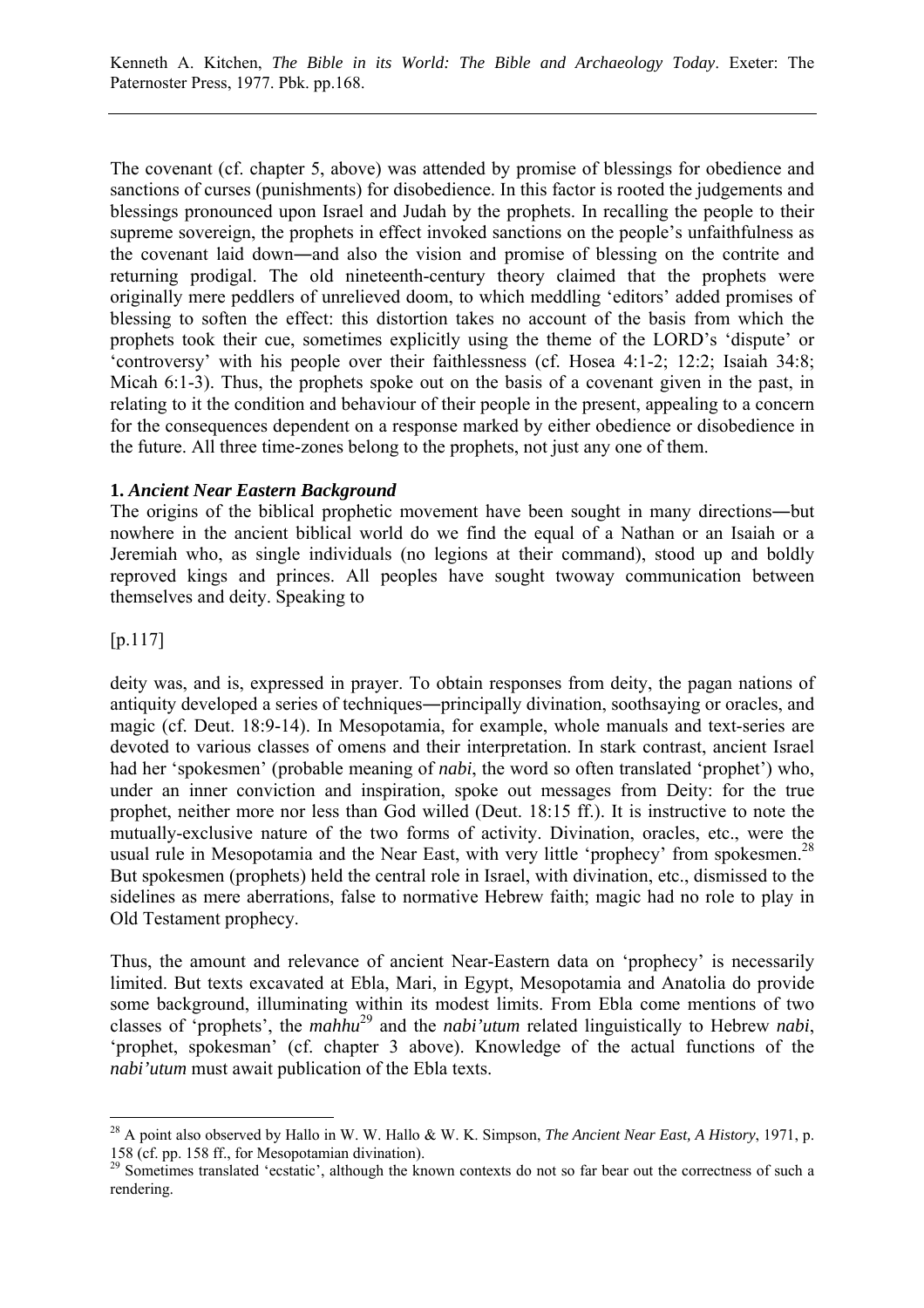From Mari, some twenty-three documents attest 'prophetic' activity (eighteenth century BC), by *mahhu*, 'ecstatics', *apilu* 'respondents', and also prophetesses.<sup>30</sup> Usually they delivered a relatively short message about matters of concern to the king―his offerings to the gods, or funerary oblations to deceased predecessors, or about political events (friends and foes). The messages were sometimes received in dreams or during trances. Sometimes, they carried threat or promise, should the king respectively disregard or heed the messages. Thus, one may already see here―so early in history―the background to the concepts of the requirements of deity coming through spokesmen, enjoining obedience, and with appeal to blessing or sanctions (dependent on future response). But we have here no Nathan or Amos—no Mari prophet dares reprove the king for his personal sins, or to upbraid him because of social abuses and injustice, or to preach judgement on a nation, or blessings on the contrite. The contrast in essential content, therefore, is clearly marked. At best, Mari offers us part of the 'prehistory' of the concept of 'prophecy'.

From Egypt, a further dimension of that prehistory may be ad-

[p.118]

 $\overline{a}$ 

ded. During the twenty-second to thirteenth centuries BC, at least, the Egyptians considered that sayings about the future should be expected to be fulfilled. One finds occasional references to 'what the ancestors foretold', now fulfilled, while the 'prophecy' of Neferty is actually a pseudo-prophecy, modelled on the preexisting concept of prediction.<sup>31</sup> Also, several Egyptian literary works of the early second millennium BC make their point not by staccato oracles (as at Mari) but by long, even impassioned speeches, including pleas for civil and royal justice―such works include The Eloquent Peasant and the Admonitions of Ipuwer, for example.<sup>32</sup> They are precursors of 'preaching'. Hence, one should not imagine the Hebrew prophets of a millennium later as being limited to a few stumbled ejaculations, but as men well able to speak out at similar length centuries later.

The Hittites (fourteenth/thirteenth centuries BC) used a phrase―literally, 'a man of God '―for someone who might, by omen or dream, give an answer from deity, rather as at Mari earlier on.<sup>33</sup> In Syria-Palestine, legal texts from Ugarit mention 'seers' only in passing.<sup>34</sup> But the Egyptian report of Wenamun mentions a youth at the court of the king of Byblos, who fell into an ecstatic trance and proclaimed that Wenamun was indeed the envoy of the Egyptian god Amun (*c*. 1075 BC).<sup>35</sup> In north Syria (*c*. 780 BC), king Zakur of Hamath had his court seers who gave him messages of deliverance from his god Baal-shamain,  $36$  rather like the Mari 'prophets' or the paid court 'prophets' of Ahab (1 Kings 22:6 ff.). From first-millennium Mesopotamia, our evidence is limited. Some texts that were once thought to be 'apocalyptic prophecies' are, in fact, ancient attempts to base forecasts of the future upon the pattern of past history.<sup>37</sup> However, brief announcements as from the gods—again, as at Mari long

<sup>30</sup> Translations and notes, cf. (e.g.) H. B. Huffmon, *Biblical Archaeologist* 31 (1968), pp. 101-124; W. L. Moran, *Biblica* 50 (1969), pp. 15-56, and in Pritchard, *Anc. N. E. Texts,* pp. 623-5, 629-32, or *Supplement*, pp. 187-9,

<sup>193-6.&</sup>lt;br><sup>31</sup> Cf. mentions, Kitchen, *Tyndale (House) Bulletin*, Nos.  $5/6$  (1960), pp. 6-7.

<sup>&</sup>lt;sup>32</sup> Translations, Wilson, in Pritchard, *Anc. N. E. Texts*, pp. 407-10, 441-6.<br><sup>33</sup> Cf. Kitchen, *Old Testament In its Context*, 1973, p. 32, *c*, references.<br><sup>34</sup> Cf. Rainey, *Biblical Archaeologist* 28 (1965), p. 123.<br>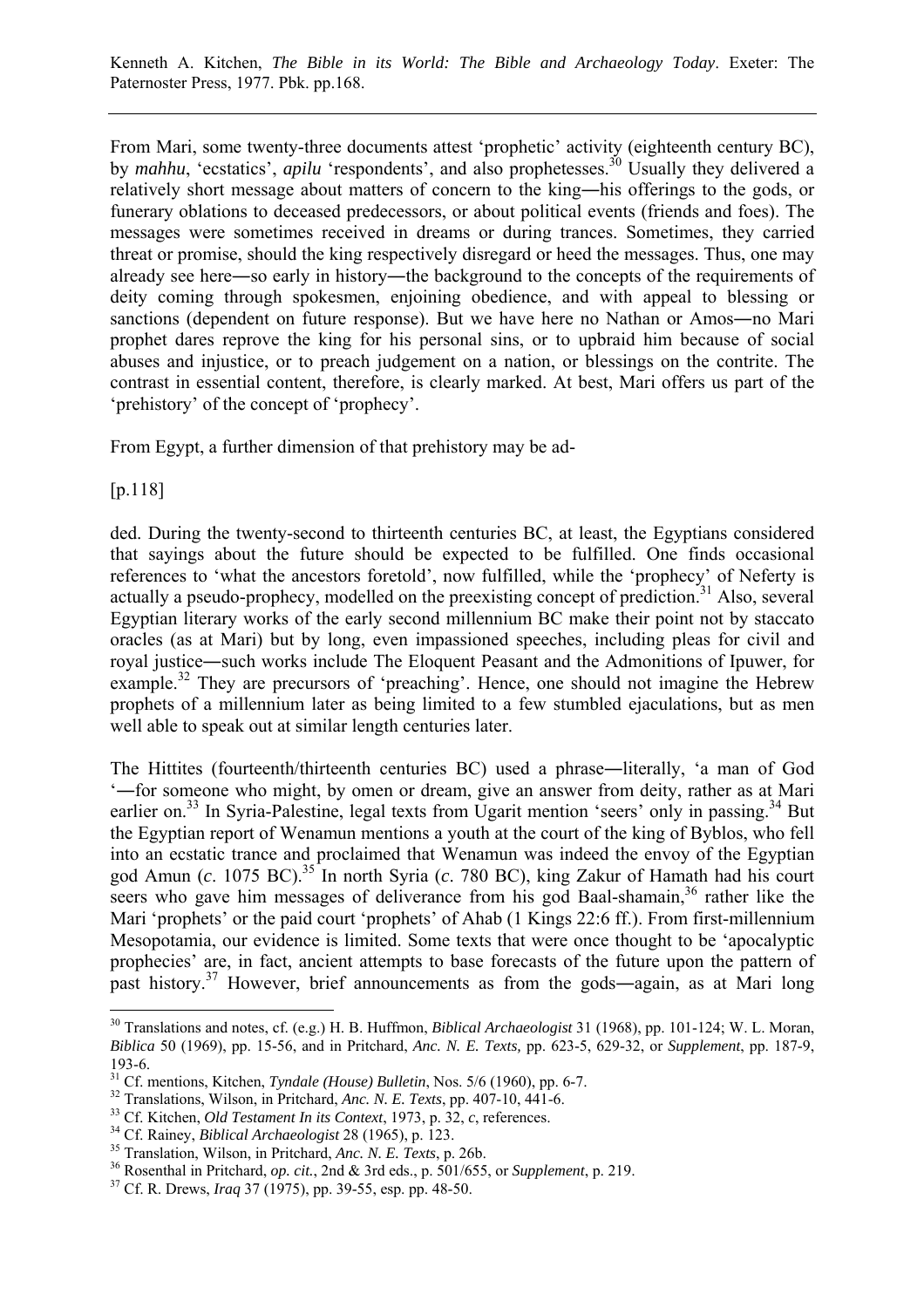before―were still addressed to kings and others; so in the time of Esarhaddon king of Assyria, for example. $38$ 

#### **2.** *The Strands of Biblical Prophecy*

Thus, in overall context, the ancient biblical world in third, second, and first millennia BC alike illustrates various features associated with 'prophecy'. These include messages from deity (often in dream or trance), sometimes carrying future sanction or blessing depending on response. Attempts at prediction, and fulfilled predictions occur and (in Egypt) 'preaching' on social ills. However, one finds practically nothing in terms of real personal reproof for sin, no judgement on a nation; here, the Old Testament prophets appear to stand out distinctively, transforming the whole concept of 'prophecy'.

[p.119]

 $\overline{a}$ 

The strands of prophecy in the Old Testament are parallel and multiple. Besides the central role of spokesmen from God (Deuteronomy 18:15-20) from Moses's time, there is the feature of giving praise to God, often with, or by, music―compare Miriam 'the prophetess' (Exodus 15:20 f.), the elders with Moses (Numbers 11:16-17, 24-29), and Deborah who was both spokeswoman (Judges 4:6 ff.) and praise-leader (Judges 5:1 ff.). Alongside the famed spokesman Samuel, we see groups of prophets singing and music-making in 'prophesying' as Miriam had done (i.e., in praise), in 1 Samuel 10:5-6, 10-11. Obviously, one may speak in such cases of people being in an ecstasy of praise―but very far from being reduced to a mere dervish-like frenzy.<sup>39</sup> Besides those of spokesmen and leaders of praise, a further role of the Hebrew prophets was that of writers. Such was Samuel (1 Sa. 10:25), along with Gad, Nathan and others (cf. 1 Chron. 29:29; 2 Chron. 9:29). Their lineage as firm and fearless spokesmen continued during the rest of the Hebrew monarchy. In contrast stood the 'tied prophets', attached to the royal court as in Ahab's Israel, subservient to the king (1 Kings 22)―these could too easily be 'false prophets', rather than true. From the eighth century BC onwards, the prophets (or their assistants)<sup>40</sup> also wrote what they spoke, and so left a permanent record of their utterances―initially, perhaps, as witnesses for posterity, that their words might be seen to be justified in the outcome. So, we possess the works of that noble company from Amos, Hosea, Isaiah, via Jeremiah and Ezekiel, down to Haggai, Zechariah and Malachi, for example.

Finally, prophets and temple cult deserve passing mention. Once upon a time, it was fashionable in Old Testament studies to assume that prophets and priests were ever deadly rivals, always at loggerheads. Such views were based on mistaken interpretations of prophetic denunciations of *false* cult (e.g., hypocritical substitution of mere formal ceremonial for right living) as if they were condemnations of all cult. But as the ancient Near-Eastern data make clear, there was frequently―from Ebla and Mari to Assyrian imperial times―a close relation to temple-cult with prophets as well as priests. In ancient Israel, some prophets were themselves associated with the temple in Jerusalem, such as Jeremiah (1:1) or Ezekiel (1:3), while others—like Amos (1: 1; 7:14-15)—were entirely laymen who had received a call to speak out.

<sup>&</sup>lt;sup>38</sup> R. D. Biggs and Moran in Pritchard, *op. cit.*, 3rd ed. pp. 605 f., 625 f., or *Supplement*, pp. 169 f., 189 f. <sup>39</sup> Contrast Saul (I Samuel 18:10; 19:23-24) who probably did go into a frenzy.

 $40$  Cf. Baruch as scribe for Jeremiah, Jer. 36:4, 18, 27-28, 32.